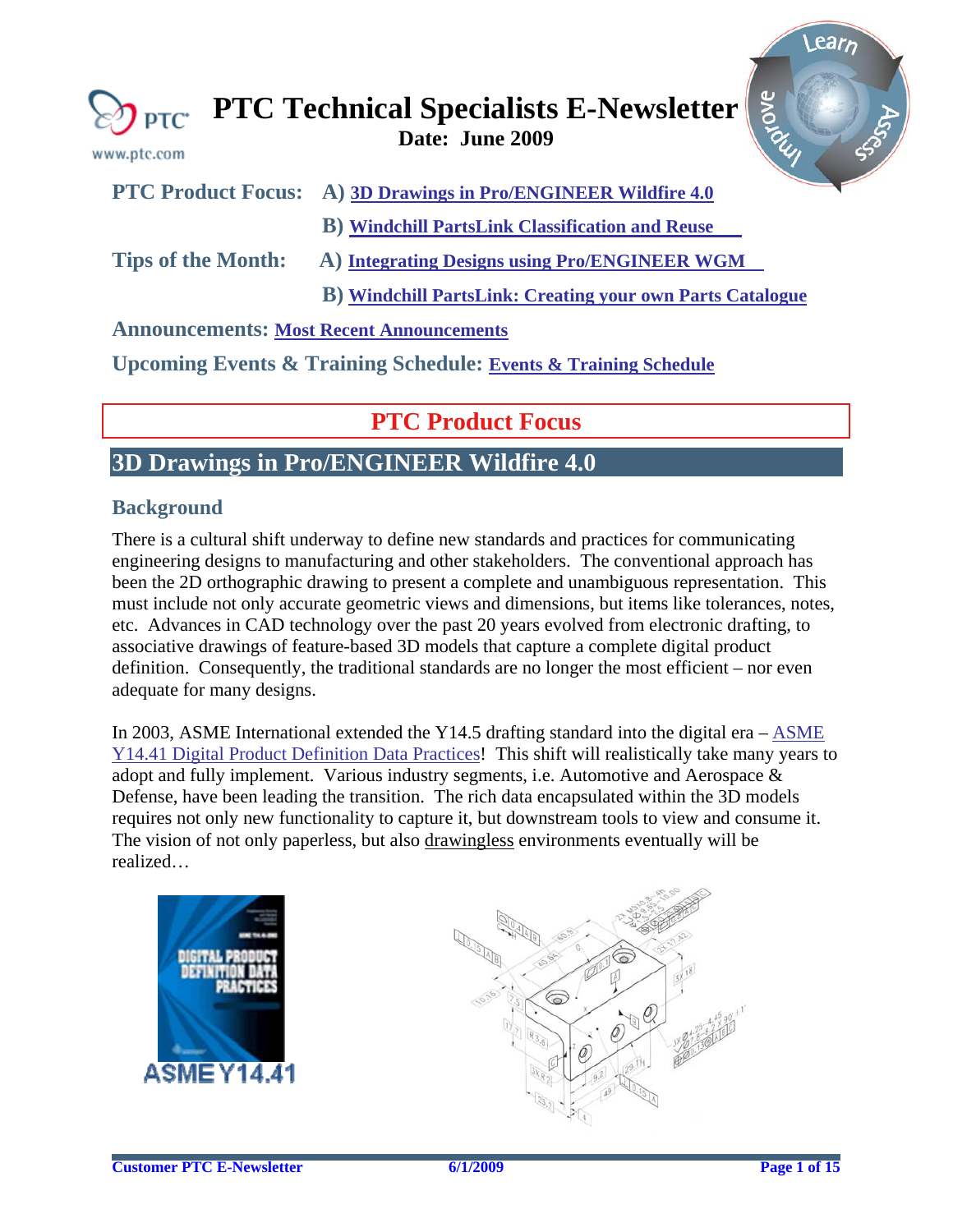To support this, PTC has been making major investments in Pro/ENGINEER and ProductView to support this emerging standard. In particular, Pro/ENGINEER Wildfire 4.0 is a very significant release with functionality PTC refers to as "3D Drawings." This is not a new module, but pervasive functionality implemented in the core product as **Feature-Based Annotations**. They can be leveraged in many ways resulting in smarter models and process automation (for example, to drive Pro/NC templates). The focus of this article will be on the *drawing* aspects.

# **Example 3D Drawing**

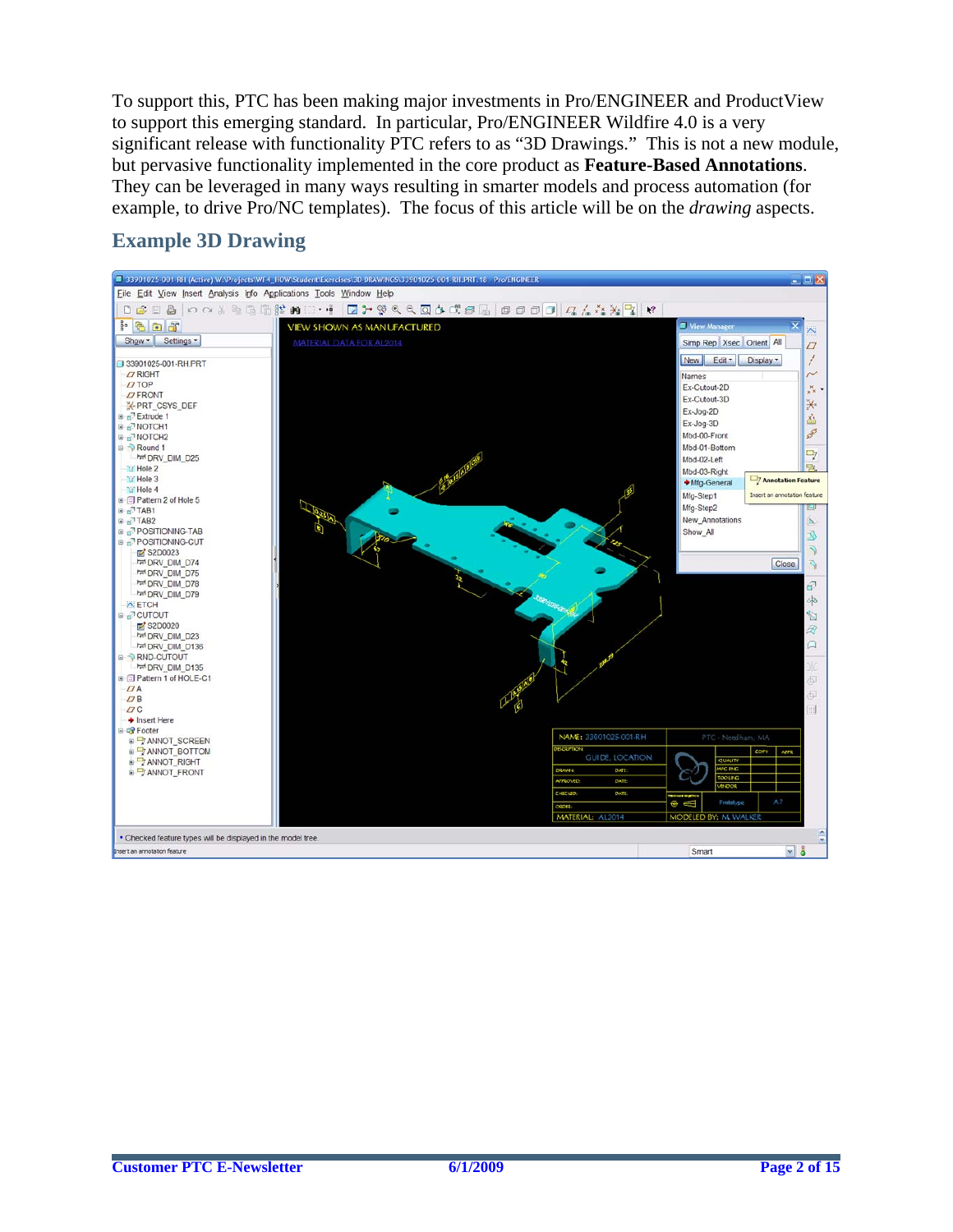# **Annotation Elements**

3D detailing items are referred to as "**Annotation Elements (AE)**". Create them with **Insert >** 

 $\Box$ 

| <b>Annotations &gt; Annotation Feature</b> or |  | • on the feature Toolbar. |
|-----------------------------------------------|--|---------------------------|
|-----------------------------------------------|--|---------------------------|

| Add Annotation             |   |                                                   |                         |              |                         |
|----------------------------|---|---------------------------------------------------|-------------------------|--------------|-------------------------|
| ○ Note                     |   | <b>III</b> ANNOTATION FEATURE                     |                         |              |                         |
| $\bigcirc$ Symbol          |   | Definition<br>Properties                          |                         |              |                         |
| $\bigcirc$ Surface Finish  |   | <b>Active Annotation Orientation</b>              |                         |              |                         |
| ○ Geometric Tolerance      |   |                                                   |                         |              |                         |
| $\bigcirc$ Set Datum Tag   |   | Annotation plane is defined by named orientation  |                         |              | <b>Edit Orientation</b> |
| O Ord Baseline             |   | <b>Element Name</b>                               | <b>Type</b>             | Orientation  |                         |
| ⊙ Driven Dimension         |   | AE_NOTE0                                          | Note                    | <b>FRONT</b> |                         |
| ○ Ord Driven Dimension     | 2 | AE DRIVEN DIM9                                    | <b>Driven Dimension</b> | <b>FRONT</b> |                         |
| ○ Reference Dimension      | 3 | AE DRIVEN DIM10                                   | <b>Driven Dimension</b> | <b>FRONT</b> | Add                     |
| ○ Ord Reference Dimension  | 4 | AE DRIVEN DIM11                                   | <b>Driven Dimension</b> | <b>FRONT</b> | Edit                    |
| ◯ Manufacturing Template   | 5 | AE DRIVEN DIM12                                   | <b>Driven Dimension</b> | <b>FRONT</b> |                         |
| ◯ Non-Graphical            | 6 | AE GTOL3                                          | Geometric Tolerance     | <b>FRONT</b> | Parameters              |
|                            | ≺ | Ш.                                                |                         |              | Remove<br>ь             |
| <b>Existing Annotation</b> |   | References $\blacktriangledown$<br><b>Columns</b> |                         |              |                         |
| Click here to add item     |   |                                                   |                         |              |                         |
|                            |   |                                                   |                         | ОК           | Cancel                  |
| Cancel                     |   |                                                   |                         |              |                         |

Notice that an **Annotation Feature** is a collection of one or more **Annotation Elements**. These appear in the Model Tree and can be manipulated in many ways like other features.

Unlike old-style 3D notes whose text remained flat to the screen, these can be flat to a particular orientation reference. Wildfire 4.0 allows the designer to designate an active orientation reference, which will remain modal for subsequent elements.

#### Select **View > Annotation Orientation**

There are many flexible options available to define this reference – including existing Named Views! The yellow arrow indicates the direction of viewing; the red arrow indicates the text direction.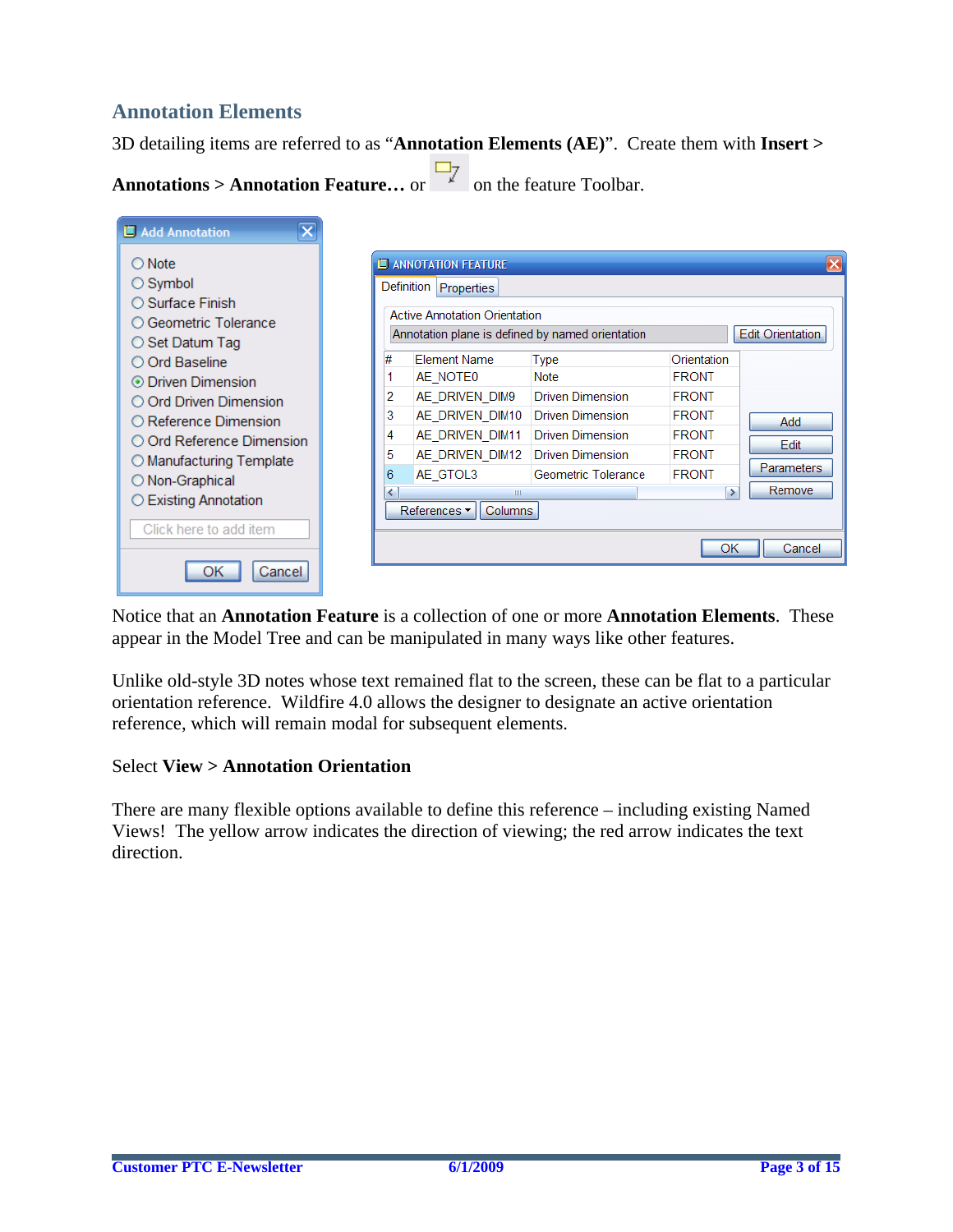| <b>E</b> ACTIVE ANNOTATION ORIENTATION   |                                     |         |
|------------------------------------------|-------------------------------------|---------|
| <b>Annotation Plane Definition</b>       |                                     |         |
| ○ Reference Plane                        | Select items                        |         |
| <b>Mamed orientation FRONT</b>           | Y                                   |         |
| $\bigcirc$ Flat to screen                |                                     |         |
| ◯ Screen Location<br>○ Geometry Location | Text height in model units          |         |
| <b>Viewing Direction</b>                 | <b>Flip</b>                         | 3390102 |
| <b>Text Rotation</b>                     | 0.000000<br>v                       |         |
|                                          | ○ Freeze Annotation Plane reference |         |
|                                          | <b>Select Existing Annotation</b>   |         |
|                                          | Cancel                              |         |

In Wildfire 4.0, existing feature dimensions may be selected to directly create an Annotation Element. Simply select the feature from the graphics area or model tree, then **RMB > Create Driving Dimension AE.** The familiar **Dimension Properties** dialog box can be used to modify the appearance. Additional RMB commands are available as shown below.

| Move                       | <b>Dimension Properties</b>                            |                                  |
|----------------------------|--------------------------------------------------------|----------------------------------|
| <b>Current Orientation</b> | Properties   Dimension Text   Text Style               |                                  |
| Text Style                 | Value and tolerance                                    | Format                           |
|                            | Nominal<br>Tolerance mode                              | <b>O</b> Decimal<br>O Fractional |
| <b>Erase Witness Lines</b> | 65.00<br>Nominal value                                 | Number of decimal places         |
| Insert Jogs                | Upper tolerance 0.01                                   | $\overline{2}$                   |
| <b>Insert Breaks</b>       | Lower tolerance 0.01                                   | Angular dimension units          |
| <b>Clip Witness Lines</b>  |                                                        | Degrees                          |
| <b>Skew Dimension</b>      | <b>Display</b><br><b>O</b> Basic<br><b>Flip Arrows</b> | Dual dimension                   |
|                            | O Inspection                                           | Position · Below                 |
| Properties                 | O Neither                                              | ○ To right                       |
| <b>Edit Attachment</b>     | Show as linear dimension                               | Dual decimal places 0            |
| <b>Edit Parameters</b>     | <b>Text orientation</b><br>(As  s)                     |                                  |
| <b>Info</b>                | Chamfer style<br>Ordinate Style                        | Witnessline display              |
| Hide                       | (As  s)<br><b>ISO</b>                                  | Erase<br>Default<br>Show         |
|                            |                                                        |                                  |
| <b>Select Feature</b>      |                                                        |                                  |
|                            | Restore Values                                         | Cancel<br>OK                     |
| <b>Select References</b>   | Edit Attach<br>Move<br>Move Text                       | Text Symbol<br>Orient            |

These annotation elements are added as nodes under their driven parent feature, not as separate Annotation Features. There is a Model Tree filter to control their display.

It is helpful to set the selection filter to **Annotation** when working with these features. With an annotation selected, the designer can also use commands on the RMB pop-up menu to highlight corresponding geometric **Features / References**.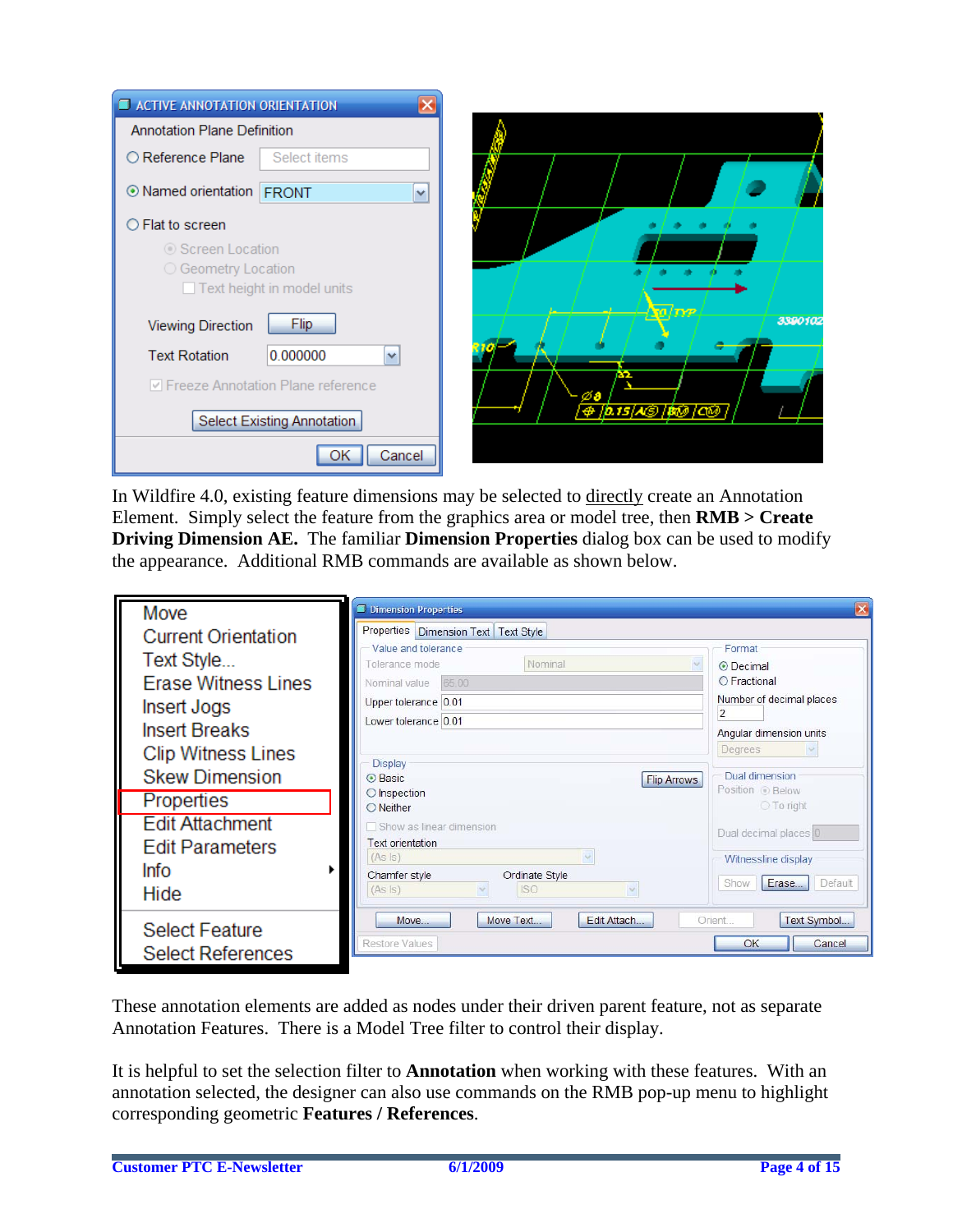# **Visibility & View Manager**

Toggle global visibility using the new icon on the standard datum display toolbar.

| $\Box$ Z Annotation Element Display                   |
|-------------------------------------------------------|
| Turn on or off 3D annotations and annotation elements |

Achieve more granular display control using layers. Rule-based layers enable items to be added to particular layers based upon criteria, like feature parameter values. This enables elements to be automatically grouped according to process requirements.

A great new capability in Wildfire 4.0 introduces the ability to save layer status with a **Combined State** in the **View Manager**. Various model-based definitions can then be turned on / off as needed using a meaningful name.

| MFG-STEP2       |                               |    |
|-----------------|-------------------------------|----|
| Orientation:    | Cutout-2D                     |    |
| Simplified Rep: | Master Rep                    | v  |
| Cross Section:  | No Cross Section              |    |
|                 | <b>Visible Cross Sections</b> |    |
|                 | Exclude clipped components    |    |
| Layers:         | ☑ include Current status      |    |
|                 |                               | ßκ |

### **Additional Capabilities**

- Fixed / Flat to Screen, including symbols for title blocks, etc
- Embedded Hyperlinks
- Ordinate Dimensions

We have just scratched the surface of what is possible. There are MANY other capabilities available, with more improvements scheduled for Wildfire 5.0 in mid-2009!

#### **More Information**

There is an [on-line tutorial](http://download.ptc.com/tutorials/wf4/whats-new/tutorial_3246/index.htm) available to try the concepts presented in this article.

**Smarter 3D Drawings** capabilities were one of the [Top 10 Reasons](http://www.ptc.com/WCMS/files/63323/en/3134_Top10_Prod_TS2.pdf) to upgrade to Pro/ENGINEER Wildfire 4.0!

*"Increase design information reuse and deliver production ready drawings with the automated display of dimensions in 3D drawings. Organizing the drawing content is also made easier through layer status control in the View Manager, editorial control of multiple annotation types, and tabulation of restricted parameters. You can also publish and access saved 3D drawing views in ProductView™."*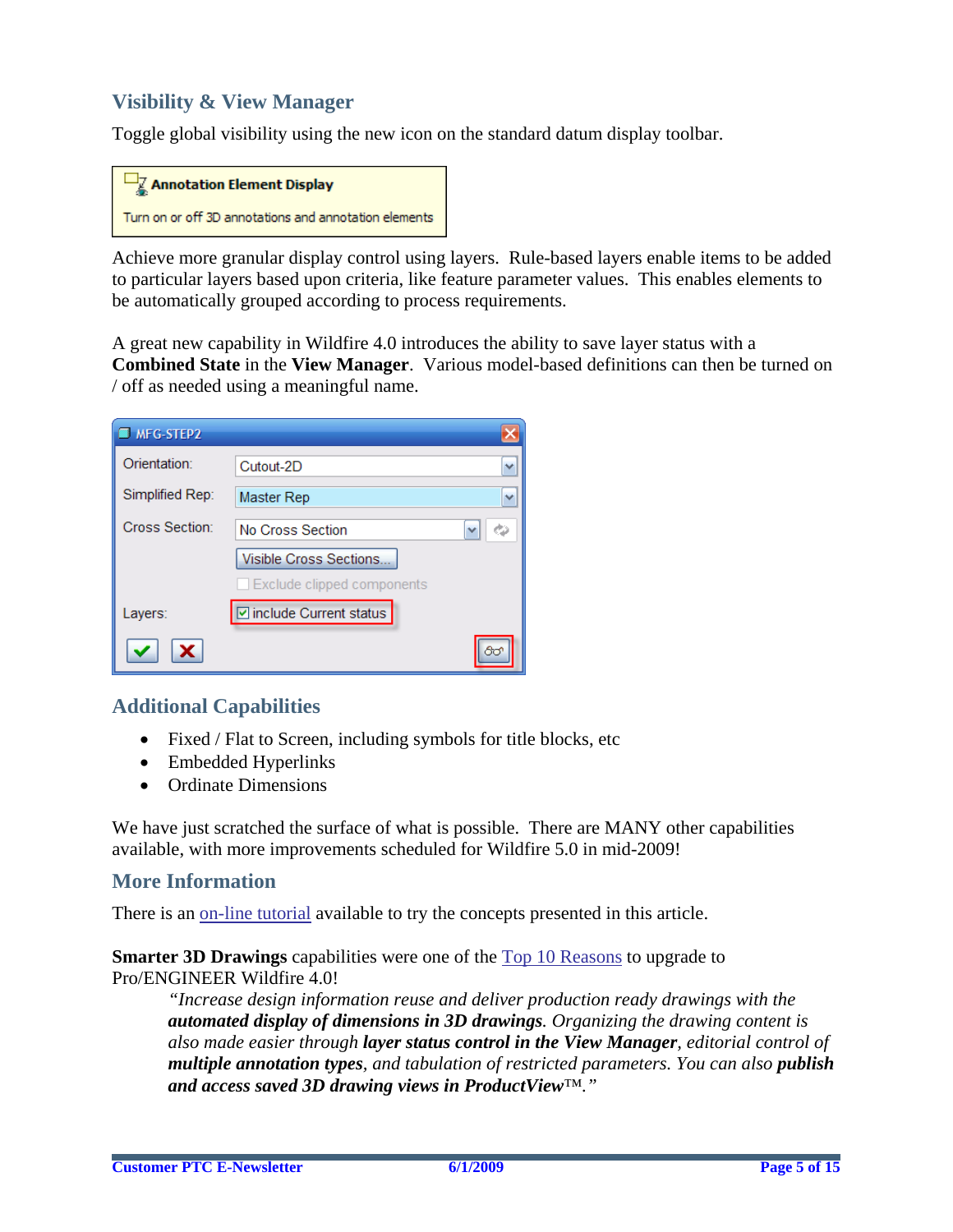<span id="page-5-0"></span>To learn more about exactly what else is new, please visit the [Interactive Release Notes](http://www.ptc.com/appserver/wcms/relnotes/category.jsp?version=4075&type=5554).

# [Back To Top](#page-0-0)

# **PTC Product Focus**

**Windchill PartsLink Classification and Reuse** 

[Click Here To View](http://members.shaw.ca/jpeng/newsletter/PTC_Technical_Specialists_E-Newsletter_2009_06_enterprise.pdf)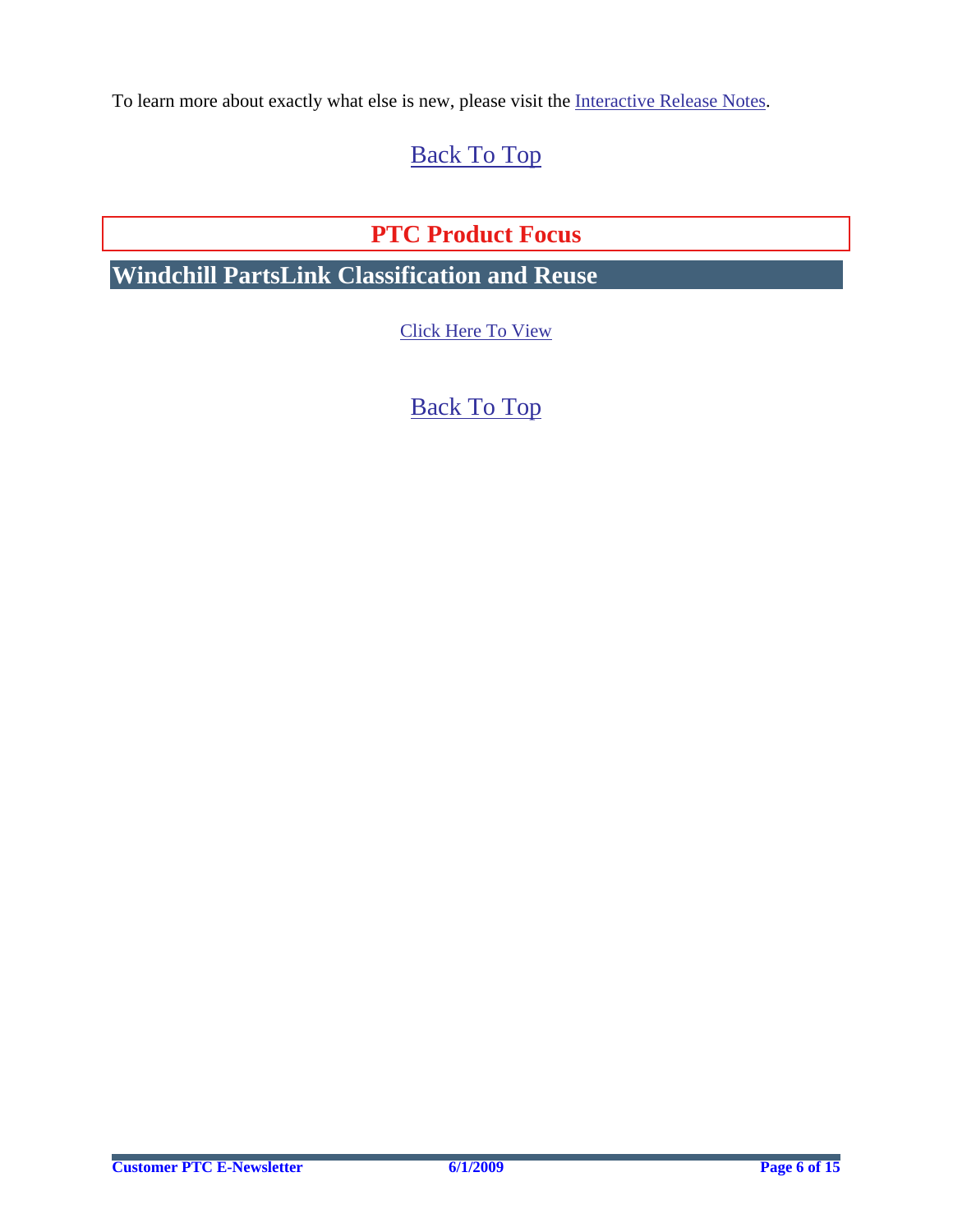# **Tips of the Month**

# <span id="page-6-0"></span>**Integrating Designs using Pro/ENGINEER WGM**

## **Introduction**

The combination of Pro/ENGINEER Wildfire 4.0 and Windchill PDMLink or Pro/INTRALINK 9.1 is very powerful. The functionality gaps with Pro/INTRALINK 3.x are effectively closed, and many advanced and improved capabilities are available. Designers are able to collaborate very efficiently, with complete confidence that they are free to explore design alternatives while maintaining configuration control.

- [What's New Interactive Release Notes](http://www.ptc.com/appserver/wcms/relnotes/category.jsp?version=2020&type=463)
- [Workgroup Manager for Pro/ENGINEER Compatibility Matrices](http://www.ptc.com/view?im_dbkey=58030)

## **WGM Defined**

WGM is an acronym for "WorkGroup Manager." Windchill can support heterogeneous data management and offers optional workgroup managers with a unified user-interface for use with mainstream MCAD and ECAD systems. With Pro/ENGINEER Wildfire, this component is seamlessly integrated to enable PDM functionality for use with Windchill-based solutions. The techniques in this article apply 100% to Pro/INTRALINK 9.1 as well, which is a pure subset of PDMLink specifically focused on managing Pro/ENGINEER designs.

This tip will present a very common practice of integrating data into the Windchill repository after a new implementation or migration. It is also common when vendor parts need to be introduced into the system. This will be a short tip and will make practical sense once you go through it. As with most things, there is more than one way to accomplish this task.

# **Understanding Retrieval Precedence**

When retrieving objects into a Pro/ENGINEER session, there is a very specific and predictable search order for source files. This is important to understand and can be used to your advantage when loading a design from the hard disk that may also be partially or entirely in the Commonspace. The use case could be when a design was exported from the data management environment, and now needs to be re-integrated as the next iteration.

The search / load order is as follows for the specified object AND DEPENDENTS:

- 1. In Session
- 2. Retrieval Directory (folder browsed to; may be same as #5)
- 3. Workspace (active only)
- 4. Commonspace (automatic search into contexts that user has access)
- 5. Set Working Directory

\*Note: search\_paths are ignored when registered with a Windchill server.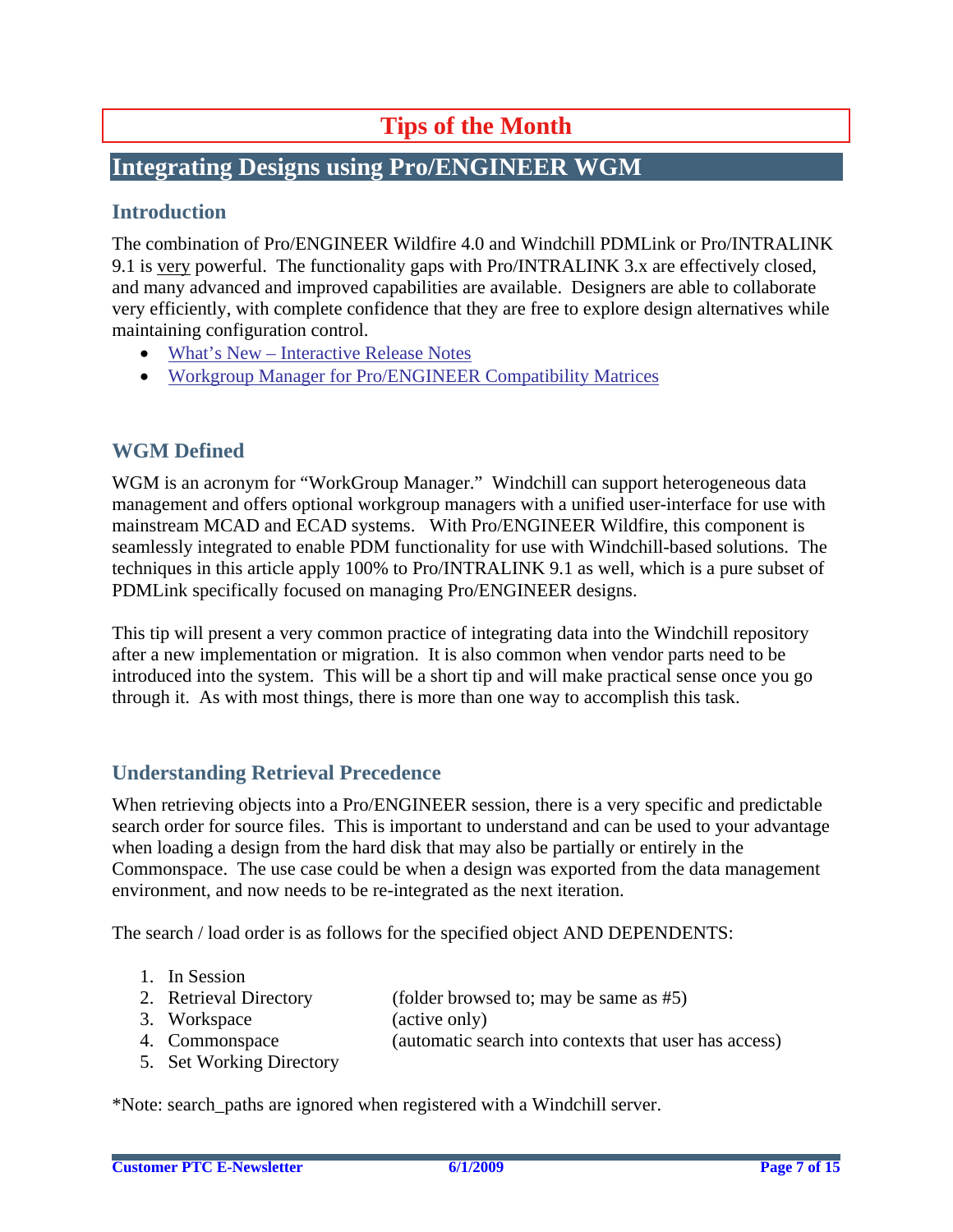## **Showing Model Retrieval Path**

First object found "wins" and is loaded In Session. It is sometimes helpful to see where objects were loaded from. The trail file shows extended information about load times and source. In addition, the following config.pro option will update the window title, and paths reported in reports, like Model Info.

display\_full\_object\_path yes

In this example, an assembly drawing was exported, and the following changes were made:

- Added new part acme-54173.prt to top-assembly 72100.asm
- Modified one part 72130.prt.



### **Figure 1- trail file retrieval details**

| <b>Name</b><br>[[fe        | $ID \equiv$    | <b>PATH</b><br>[[fe              |                                                            |
|----------------------------|----------------|----------------------------------|------------------------------------------------------------|
| <b>L</b> 72100             | $\mathbf{0}$   | 72100.ASM.1                      | <b>Retrieved from BROWSED folder</b>                       |
| $\square$ 72105            | $\mathbf{0}$   | wtws://ILINK/Import/72105.PRT    |                                                            |
| $\square$ 54273            | $\blacksquare$ | wtws://ILINK/Import/54273.PRT    |                                                            |
| 972140                     | 1              | wtws://ILINK/Import/72140.ASM    |                                                            |
| $\square$ 72145            | $\overline{2}$ | wtws://ILINK/Import/72145.PRT    | wtws: Retrieved using Windchill protocol from WORKSPACE    |
| $\square$ 72150            | 3              | wtws://ILINK/Import/72150.PRT    |                                                            |
| $\square$ 72155            | 4              | wtws://ILINK/Import/72155.PRT    |                                                            |
| $\square$ 54243            | 5              | wtws://ILINK/Import/54243.PRT    |                                                            |
| $\square$ 54194-00         | 6              | wtws://ILINK/Import/54194-00.PRT |                                                            |
| $\square$ 72130            | $\overline{7}$ |                                  | <b>Retrieved from SET WORKING DIR</b>                      |
| $\square$ 54359            | 8              | wtws://ILINK/Import/54359.PRT    |                                                            |
| $\square$ <sub>54267</sub> | 9              | wtws://ILINK/Import/54267.PRT    |                                                            |
| ACME-54173 10              |                | ACME-54173.PRT.1                 | <b>Retrieved from BROWSED folder</b>                       |
|                            |                |                                  | $\mathbf{E}$ : $\mathbf{L}$<br>$L.f. \sim M. J. J \sim T.$ |

**Figure 2 – Info > Model > Top Level**

If the entire assembly was opened from a single hard-drive folder, then saved to the Workspace, there would be many conflicts and unmodified objects could potentially be iterated.

BOTTOM LINE -- Moving ONLY modified objects to a sub-folder for retrieval forces Pro/E to search in the Commonspace for pre-existing [unmodified] objects. The **Add to Workspace** is automatic and occurs in the background!

**Save** the Assembly to the active workspace (default).

#### **Compare Status**

The table displays can be customized by the system admin or individual users to include various columns and filters. The status columns are very important to understand and determine the state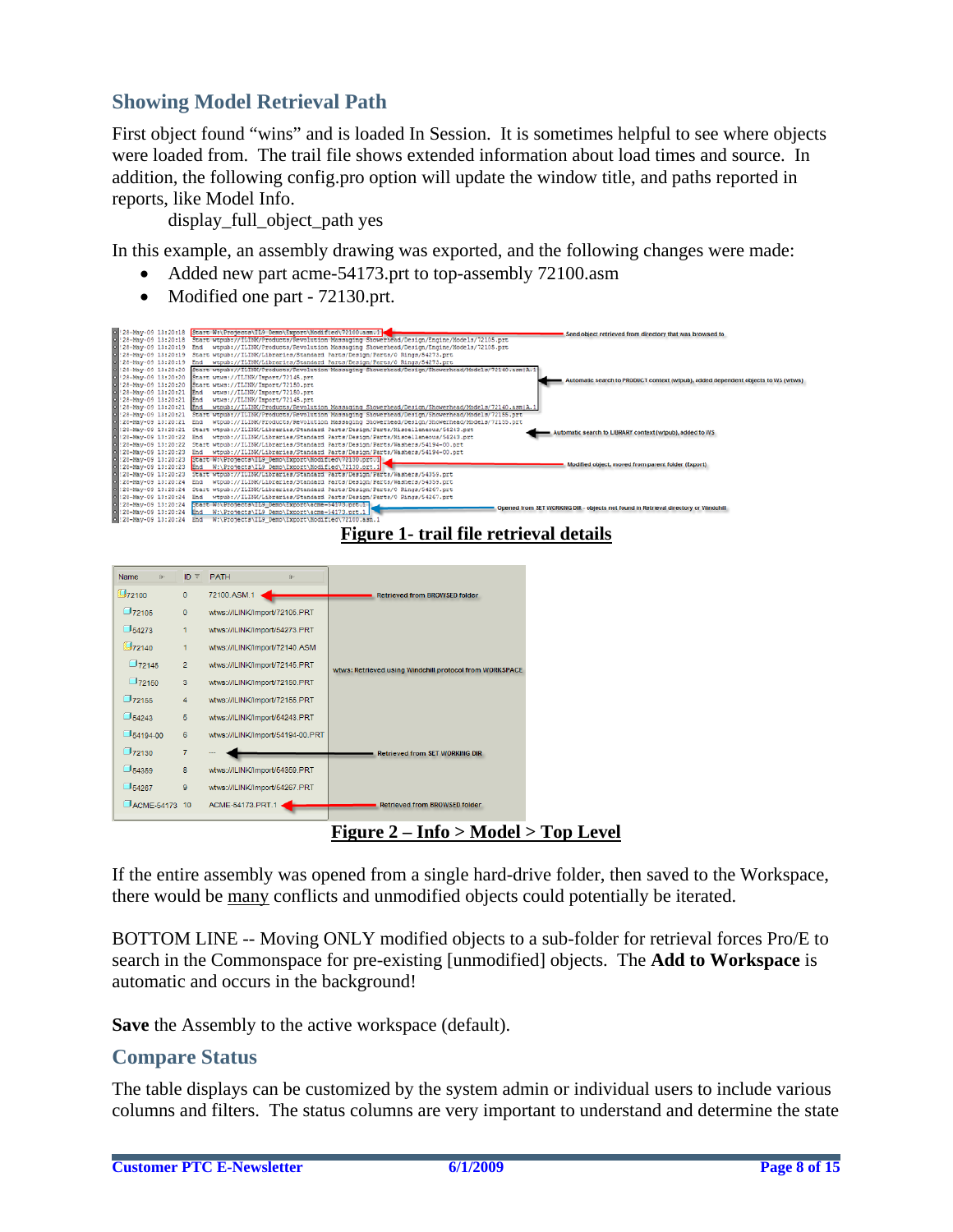of an object. By default, the **Compare Status** is not shown (in order to improve performance). A conflict here is often the cause of upload / check-in failure(s)!

Select **Customize…** in the drop-down **View** list, and add the columns as shown.

|  | Current View: Compare Status                                            |
|--|-------------------------------------------------------------------------|
|  | <b>Compare Status</b><br>Parts<br><b>Family Tables</b><br><b>Status</b> |
|  | Mold and Mfg<br><b>Assemblies</b>                                       |
|  | Drawings<br><b>Attributes</b>                                           |
|  | AΠ                                                                      |
|  | tustomize                                                               |

| <b>BOOMS</b><br>Blegar - 1 Set lates - 2 Orman Discott Sens - 3 Set Conce - 4: Set Column Display - 1: Set Senty                                                                                                                                                                                       |       |                                                                                                                                                                                                                                                         |                                                              |
|--------------------------------------------------------------------------------------------------------------------------------------------------------------------------------------------------------------------------------------------------------------------------------------------------------|-------|---------------------------------------------------------------------------------------------------------------------------------------------------------------------------------------------------------------------------------------------------------|--------------------------------------------------------------|
| <b>Available Columns</b>                                                                                                                                                                                                                                                                               |       | <b>Selected Columns</b>                                                                                                                                                                                                                                 |                                                              |
| Authoring Application<br>٠<br><b>COLOR</b><br>Context<br>Created By<br>Created On<br>Dependencies Complete?<br>Description<br>DESCRIPTION:<br>Document Category<br>Document Subcategory<br><b>FACEITY</b><br>----<br>File Name<br>Generic<br>Incomplete Object<br>Instance<br>W<br>Life Cycle Template | Add > | General status<br><b>Local Workspace status</b><br>Compare status<br>Out of date with Workspace configuration<br>Out of data<br>Object type indicator<br>Number<br>Name<br>Actions<br>Version<br>State:<br>Last Modified<br>4 Remove<br>F Freeze column | $\Xi$ Top<br>$\triangle$ Up<br><b>W</b> Down<br>$\Xi$ Bottom |

### **Resolving Conflicts**

After saving the design, notice that the BASKET and END CAP indicate a **File name conflict**. That is because these objects already exist in the Commonspace – but the WGM doesn't have local metadata to recognize that they are truly the same objects – that is up to the designer!

The status columns indicate the following:

- 1. the item is **NEW**
- 2. the item is **LOCALLY MODIFIED** in the cache
- 3. the item name **CONFLICTS** with an existing item in the Commonspace
- 4. the **Number** field is not populated until initialized with Windchill (upload, etc.)

|   |               |                                                                                |                                      | 日 Primary Active Workspace: Import   - Pick an Action - ▼ |                                                                          |      |                              |
|---|---------------|--------------------------------------------------------------------------------|--------------------------------------|-----------------------------------------------------------|--------------------------------------------------------------------------|------|------------------------------|
|   |               |                                                                                | Object List (13 of 13 total objects) |                                                           |                                                                          |      | Current View: Compare Status |
|   |               | File $\blacktriangledown$ Edit $\blacktriangledown$ Tools $\blacktriangledown$ |                                      |                                                           |                                                                          |      |                              |
|   |               |                                                                                | 日 ◆ 抄 抄 し 名 啮 【 为 田 取                |                                                           |                                                                          |      |                              |
|   |               |                                                                                | Number                               | Name                                                      | Actions                                                                  | Vers | <b>State</b>                 |
|   | $* + \bullet$ |                                                                                |                                      | <b>BASKET</b>                                             | ◑▣◆≞                                                                     |      |                              |
|   | *+●           |                                                                                |                                      | <b>END CAP</b>                                            | ◑▣◆≞                                                                     |      |                              |
| п | *+            |                                                                                | Critical error: File name conflict   | <b>SEAL</b>                                               | ◑▣◆₩                                                                     |      |                              |
| г |               |                                                                                | 72155                                | <b>DIVERGENCE CONE</b>                                    | ① ② ⑤                                                                    | A.3  | Released                     |
|   |               |                                                                                |                                      | 72105 FND CAR (                                           | $\mathbb{Q}$ $\boxed{\boxtimes}$ $\boxed{\boxtimes}$ $\boxed{\text{A3}}$ |      | Released                     |

There are a few ways to address this…conceptually, you need to preserve the local file content, while linking with existing metadata. The desire is to have a locally modified object which represents the next iteration.

- 1. With NO objects selected, pick **Add to Workspace**
- 2. **Search** for the top-level assembly
- 3. Activate the **Advanced** tab to see collection
- 4. **Remove** or exclude objects that have NO status (no action required)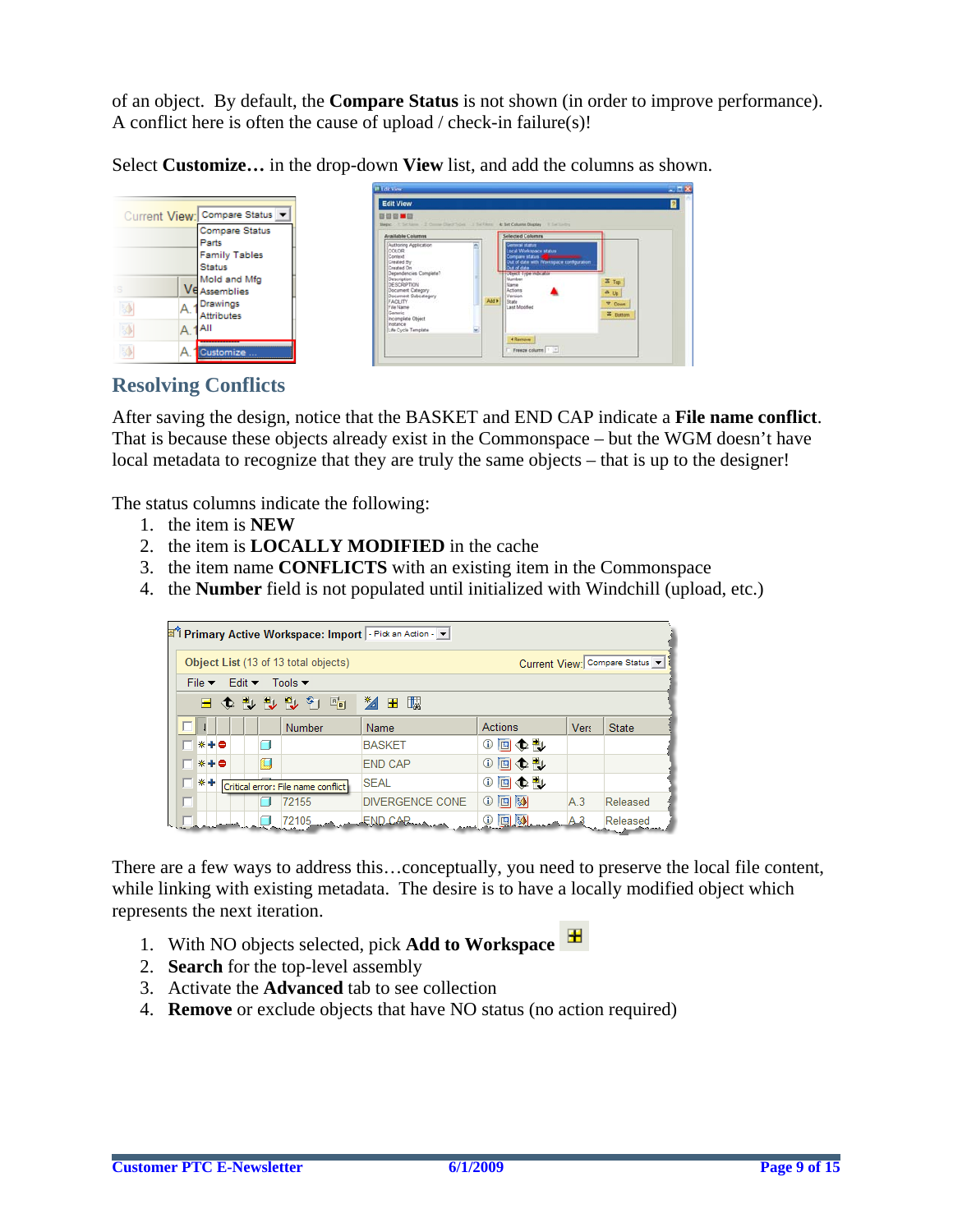5. **Set** the selected objects to **REUSE** and **CHECKOUT**.

|                                       | <b>Basic</b> |                 | <b>Advanced</b>                                           |                                        |                |                        |                                             |                                  |                |
|---------------------------------------|--------------|-----------------|-----------------------------------------------------------|----------------------------------------|----------------|------------------------|---------------------------------------------|----------------------------------|----------------|
|                                       |              |                 | <b>Current Configuration: Latest, Required Dependents</b> |                                        |                |                        |                                             |                                  |                |
|                                       |              |                 | Object List (12 of 12 total objects)                      |                                        |                |                        | Current View: Default                       | $\vert \cdot \vert$<br>As a List | ■<br>▾         |
| Edit $\blacktriangledown$             |              | Configuration v |                                                           |                                        |                |                        |                                             |                                  |                |
| 陶                                     |              |                 | ■ Ⅰ<br>बा<br>Ħ.<br>N                                      | $H_1$<br>Î<br>lħ                       | ⊙Ⅰ團            |                        |                                             |                                  |                |
| г                                     |              |                 | <b>Name</b>                                               | Set selected objects for Check Out ers |                | <b>Collection Rule</b> | Last Modified                               | <b>State</b>                     | Worksp         |
| a                                     |              |                 | $O-RING$                                                  | 54267.prt                              | A-1            | <del>Dependent</del>   | 2005-05-26 17:5                             | Released                         | A-1            |
| ÷.                                    |              |                 | O-RING                                                    | 54273.prt                              | $A +$          | <del>Dependent</del>   | 2005-05-26 17:5                             | Released                         | $A +$          |
| F.                                    |              |                 | <b>RETAINING WASH</b>                                     | 54359.prt                              | $A +$          | <b>Dependent</b>       | 2005-05-27 10:5                             | Released                         | $A +$          |
| ÷.                                    |              |                 | <b>END CAP</b>                                            | 72105.prt                              | A.3            | <b>Dependent</b>       | 2005-06-13 15:2                             | Released                         | A.3            |
| ÷.                                    |              | ◫               | <b>SPRAY HEAD</b>                                         | 72140 asm                              | A.1            | <b>Dependent</b>       | 2005-06-13 15:2                             | Released                         | $A +$          |
| Ŀ.                                    |              |                 | <b>HEAD</b>                                               | 72145.prt                              | A <sub>2</sub> | <b>Dependent</b>       | 2005-06-13 15:2                             | Released                         | A <sub>2</sub> |
| ÷.                                    |              |                 | <b>TUBE</b>                                               | 72150.prt                              | A.3            | Multiple rules-        | 2005-06-13 15:2 Released                    |                                  | $A - 3$        |
| РŁ                                    |              |                 | DIVERGENCE CONE 72155.prt                                 |                                        | A.3            | <b>Dependent</b>       | 2005-06-13 15:2 Released                    |                                  | A.3            |
| $\overline{\mathbf{v}}$<br>$2 \vee 4$ |              | ΔŒ              | <b>END CAP</b>                                            | 72100.asm                              | A.7            |                        | Initially Selected 2007-10-03 03:3  In Work |                                  |                |
| ⊽<br>$\hat{\boldsymbol{\omega}}$      |              | $\Delta \Box$   | <b>BASKET</b>                                             | 72130.prt                              | A.3            | Dependent              | 2005-06-13 15:2  Released                   |                                  |                |

(Of course, the user must have adequate permissions to **Check Out** the existing object.)

| Object List (13 of 13 total objects) |                           |                            |                             |                              |                | Current View: Compare Status | As a list    | 瞿.<br>$\blacktriangledown$                                                                                                                                  | $\overline{2}$ |  |
|--------------------------------------|---------------------------|----------------------------|-----------------------------|------------------------------|----------------|------------------------------|--------------|-------------------------------------------------------------------------------------------------------------------------------------------------------------|----------------|--|
|                                      | File $\blacktriangledown$ | Edit $\blacktriangleright$ | Tools $\blacktriangleright$ |                              |                |                              |              |                                                                                                                                                             |                |  |
|                                      |                           |                            | 日 ① 书 书 引 引 唱               | $^*$ $\blacksquare$<br>- 田 服 |                |                              |              |                                                                                                                                                             |                |  |
|                                      |                           |                            | <b>Number</b>               | Name                         | Actions        | <b>Version</b>               | <b>State</b> | Last Modified                                                                                                                                               |                |  |
|                                      |                           |                            | 72100                       | <b>END AP</b>                | ①回①判           | A.7                          | In Work      | 2009-05-28 15:01 EDT                                                                                                                                        |                |  |
|                                      |                           |                            | 72130                       | <b>BASKET</b>                | $0 \mathbf{E}$ | A.3                          | Released     | 2009-05-28 15:01 EDT                                                                                                                                        |                |  |
|                                      |                           |                            |                             | <b>SEAL</b>                  | ⊙ 回◆ L         |                              |              | 2009-05-28 15:01 EDT<br>الانتساب ويقعدك فسيحفظ بالربالة بالمتحلة المتحاليقان والمقارنة والمتقارب والقرائية والمتحل والمنقيل والمقارنة والمتناوبة والمتحاربة |                |  |

Notice that the metdata is now synchronized, and the END CAP can be checked-in as A.8. The BASKET is Released, so it must be Revised to enable check-in as B.1 | In Work.

# **Check-In**

As a best practice, it is a good idea to perform an upload at regular intervals. This will protect your new and modified data prior to sharing with others. This copies the files from the local cache to your personal cabinet on the server-side. The file content is actually vaulted at this point, so if the upload is successful, the check-in will be trivial. Check-In just makes the object iterations visible to others and removes the exclusive lock.

| Object List (13 of 13 total objects)<br>Current View: Compare Status v                |                       |                |                |         |              |  |
|---------------------------------------------------------------------------------------|-----------------------|----------------|----------------|---------|--------------|--|
| Edit $\blacktriangleright$<br>Tools $\blacktriangledown$<br>File $\blacktriangledown$ |                       |                |                |         |              |  |
| ▓₫<br>日 ① 抄 抄 ツ 和 唱<br>國<br><b>H</b>                                                  |                       |                |                |         |              |  |
|                                                                                       | <b>Number</b>         | Name           | <b>Actions</b> | Version | <b>State</b> |  |
| M+                                                                                    | 72100                 | <b>END CAP</b> | ⊕<br>回         | Ά.      | In Work      |  |
| $V +$                                                                                 | 72130                 | <b>BASKET</b>  | ① ②            |         | In Work      |  |
| ₩<br>فسنعاء فاستنصبتها                                                                | <b>ACME-54173 PRT</b> | <b>SEAL</b>    | Ф<br>回         |         | Concept      |  |

Select **Check In** from the in-line actions for the top-level assembly - it will automatically process dependent objects. You can also explicitly pick all items with status, and use **Check In** from the tool bar. **Design changes integrated successfully!**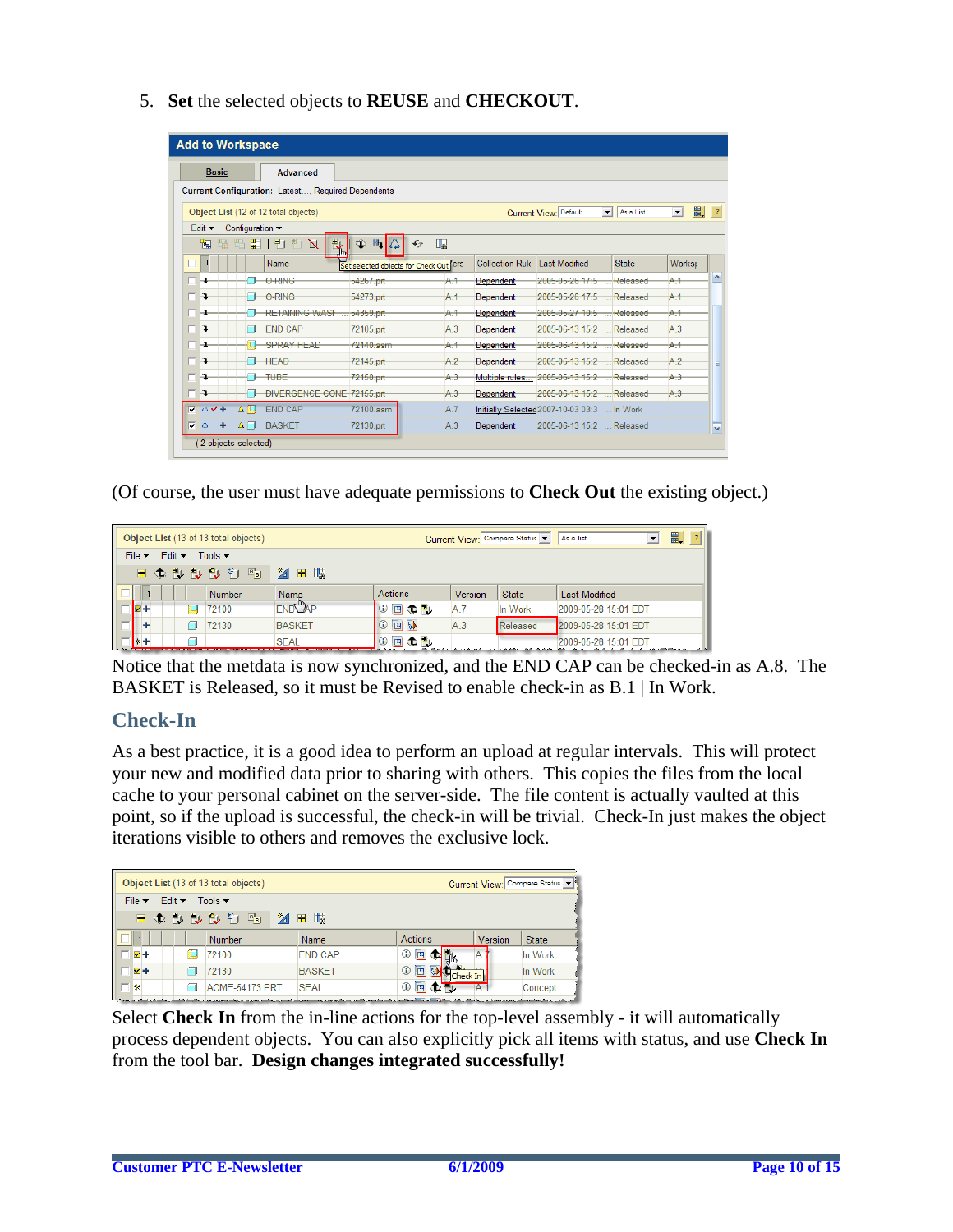# <span id="page-10-0"></span>**Portable Workspaces (introduced in Windchill 8.0 + Wildfire 3.0)**

As an alternative to exporting data from the workspace, **portable workspaces** provide a means to share both file content AND metadata. Data is exported as a package and can be re-imported to accurately track and control changes. Please review this old but good article on the Pro/INTRALINK Advisor site:

[http://www.ptc.com/community/prointralink8/blogs/gerdes/gerdes\\_13.htm](http://www.ptc.com/community/prointralink8/blogs/gerdes/gerdes_13.htm)

### **Additional Enhanced Capabilities to Explore**

- Workspace Save As; with Replace & Update Parent
- Workspace Frames

#### **Good Designing!**

# [Back To Top](#page-0-0)

# **Tips of the Month**

**Windchill PartsLink: Creating your own Parts Catalogue** 

[Click Here To View](http://members.shaw.ca/jpeng/newsletter/PTC_Technical_Specialists_E-Newsletter_2009_06_enterprise.pdf)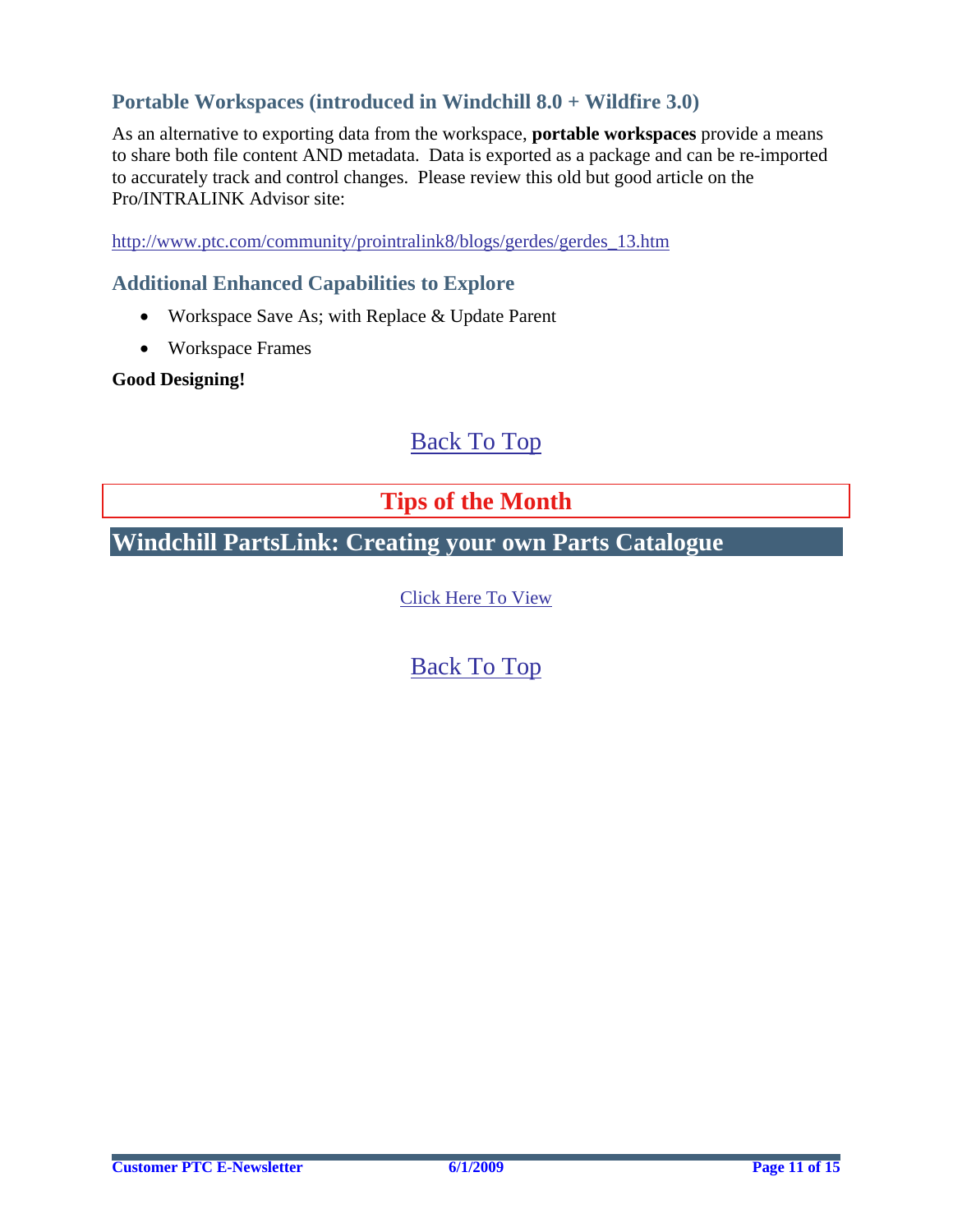# **Announcements**

#### <span id="page-11-0"></span>PTC Tips & Techniques Newsletter Archives

Did you miss an issue? Can't find that awesome technique you read about? Fear not, you can click on the link below and go through our Customer PTC E-Newsletter archives.

[Customer Care Zone](http://www.ptc.com/carezone/)

#### PTC Tips & Techniques Webcasts: Work Smarter. Not Harder.

Click below to see regularly scheduled Tips & Techniques technical Webcasts that are designed to provide you with the most popular time-saving tricks that Pro/ENGINEER users of all skill levels will find useful. Get more out of your maintenance dollars!

#### [Tips & Techniques: Work Smarter Not Harder!](http://www.ptc.com/appserver/it/icm/cda/template_lib/events/series.jsp?&im_dbkey=11442&icg_dbkey=141)

#### Special Hardware offers for PTC Customers

- <http://www.hp.com/go/ptc>
- <http://www.hp.com/go/ptcworkstation>

#### PTC Sponsored Events

• http://www.ptc.com/company/news/events/index.htm

Explore what is new with the Pro/ENGINEER Wildfire family!

<http://www.ptc.com/go/showcase>

#### **Connect with PTC using the latest Social Networking resources:**





#### Linked in



Also visit<http://social-product-development.blogspot.com/>

#### **E-PROFILES IS HERE!!**

We have been eagerly anticipating the debut of the new electronic version of Profiles Magazine and now it is here! This new web site will supplement the print edition of the magazine and will provide new useful features not feasible with paper media. e-Profiles will provide you with 24x7, worldwide access to key information previously available exclusively in the print version. "Tips & Tricks," a popular feature pioneered by Pro/USER, has also moved to the web and will be expanded as the site matures.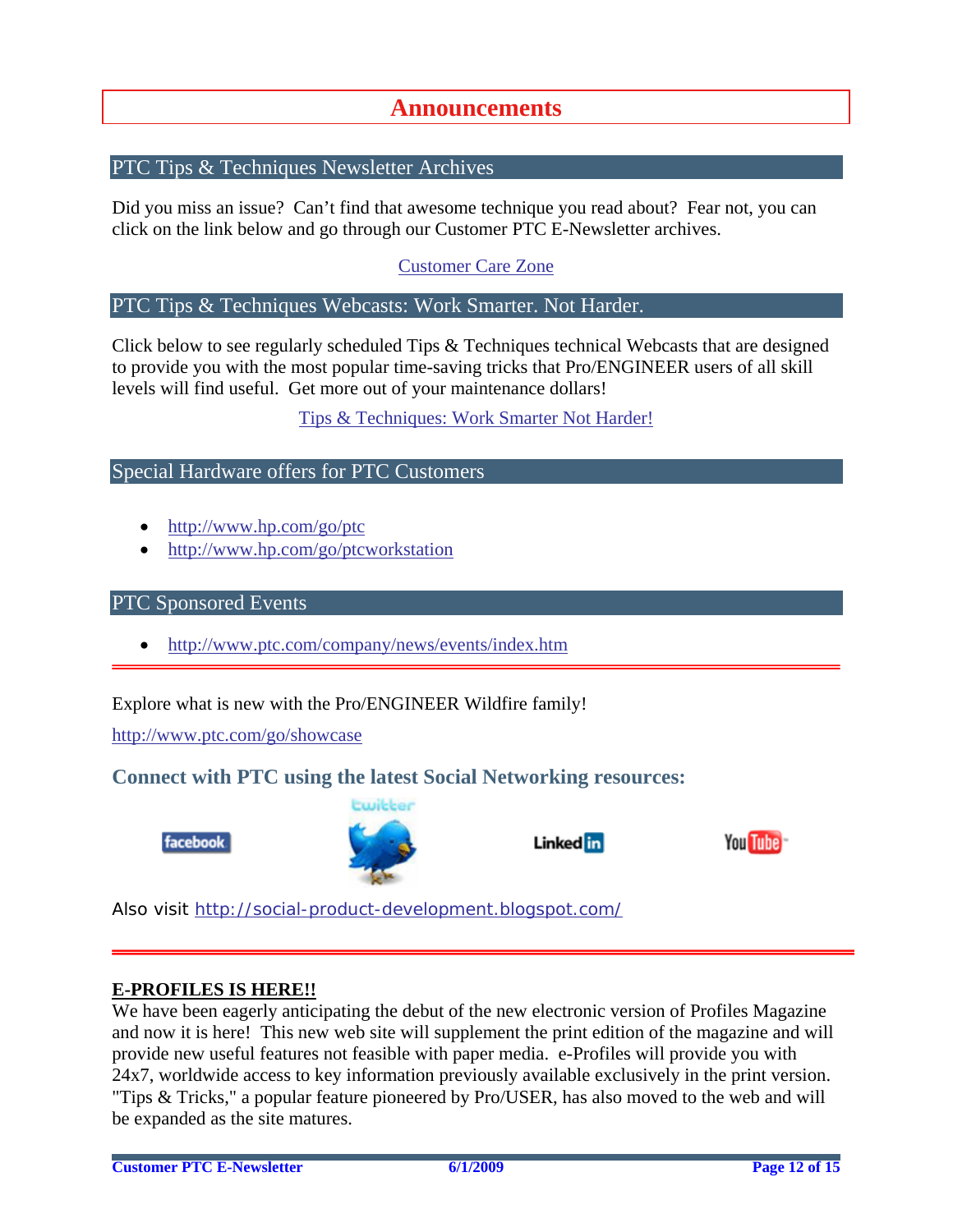Please take a few minutes to check out this new web site. We don't think you will be disappointed.

<http://profilesmagazine.com/>

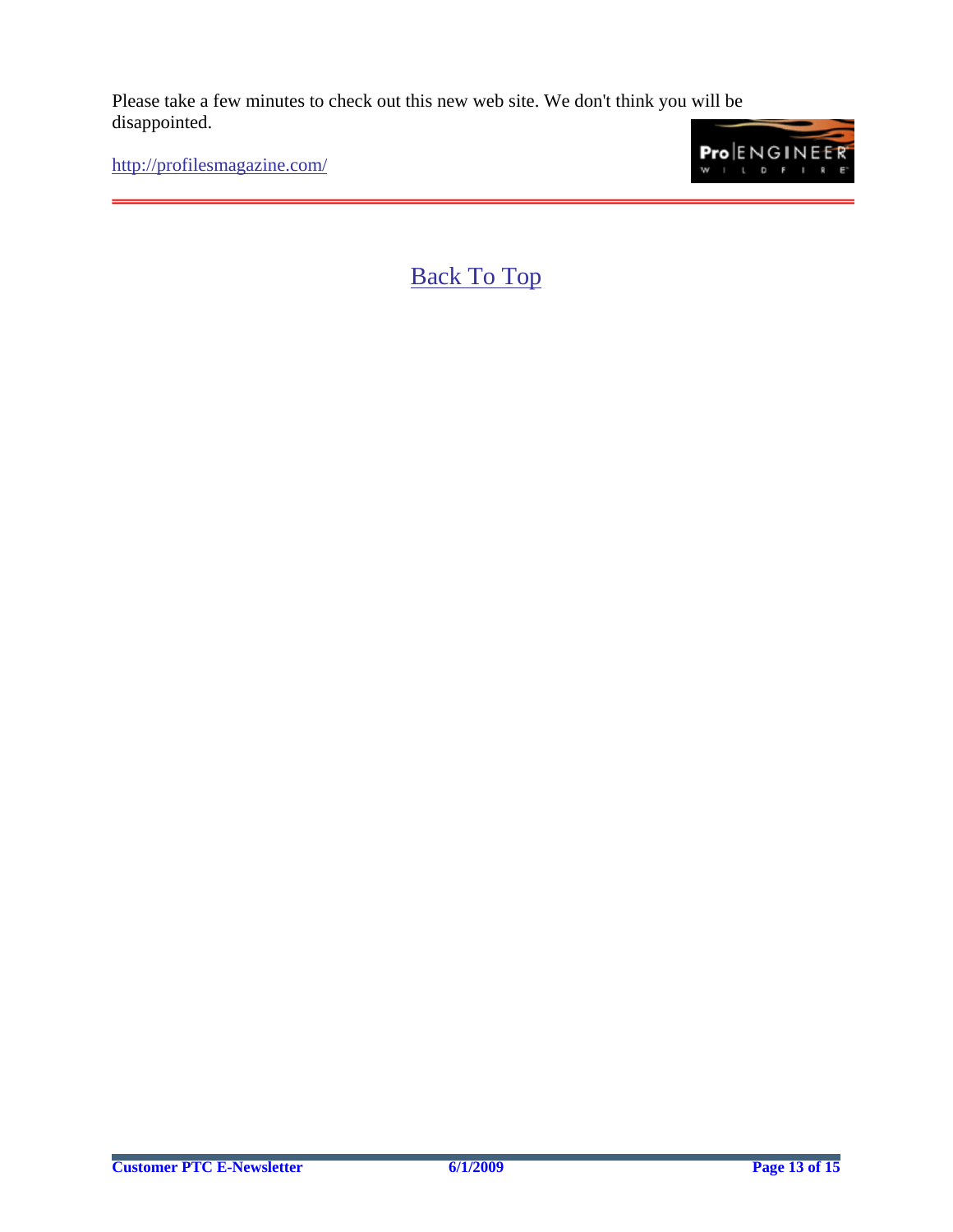# **Upcoming Events & Training Class Schedules**

<span id="page-13-0"></span>

| Upcoming, 2009       | Your local Pro/Engineer User Groups<br>http://www.ptcuser.org/rugs/ |
|----------------------|---------------------------------------------------------------------|
| June $7 - 10$ , 2009 | Orlando, FL USA<br>PTC/USER World Event<br>http://www.ptcuser.org/  |

#### Events

Our seminars and conferences seek to provide you with relevant information regarding product development trends in your industry as well as innovative software learning experiences. Think of them as a constructive day off where you can share experiences and swap ideas with your peers.

If you can't manage to get away, we'll bring it to you. Check back often for regularly scheduled live webcast events.

#### [You're Invited to Attend…](http://www.ptc.com/company/news/events/index.htm)

Please visit the [PTC Education Services](http://www.ptc.com/services/edserv/) website for the latest training information including course descriptions, schedules, locations, and pricing.

• Attend a course at any PTC Center and receive a free copy of Pro/ENGINEER Wildfire Student Edition!

<http://www.ptc.com/services/edserv/index.htm>

#### Live Instructor-Lead Virtual PTC Training Courses

Virtual Classrooms provide interactive learning with a trained PTC instructor in convenient and manageable sessions that last approximately 4 hours over a series of days. It's easy to join a class right from your desk using a phone or voice-over IP technology.

Sessions are performed just like a traditional ILT (including interactive exercises where you and the instructor can work on lab exercises together) and feature some of our most popular ILT courses. These sessions cover the exact same material as the traditional ILT in-center courses. Also look for some of our most frequently requested mini-topics delivered in the same format that are only an hour - two hours in duration.

If you have any questions about these sessions or would like to see getting other courses, not on this list, on the schedule please feel free to contact me for more details. They are a great way to bring training to you without you having to worry about location or being out from work for long stretches.